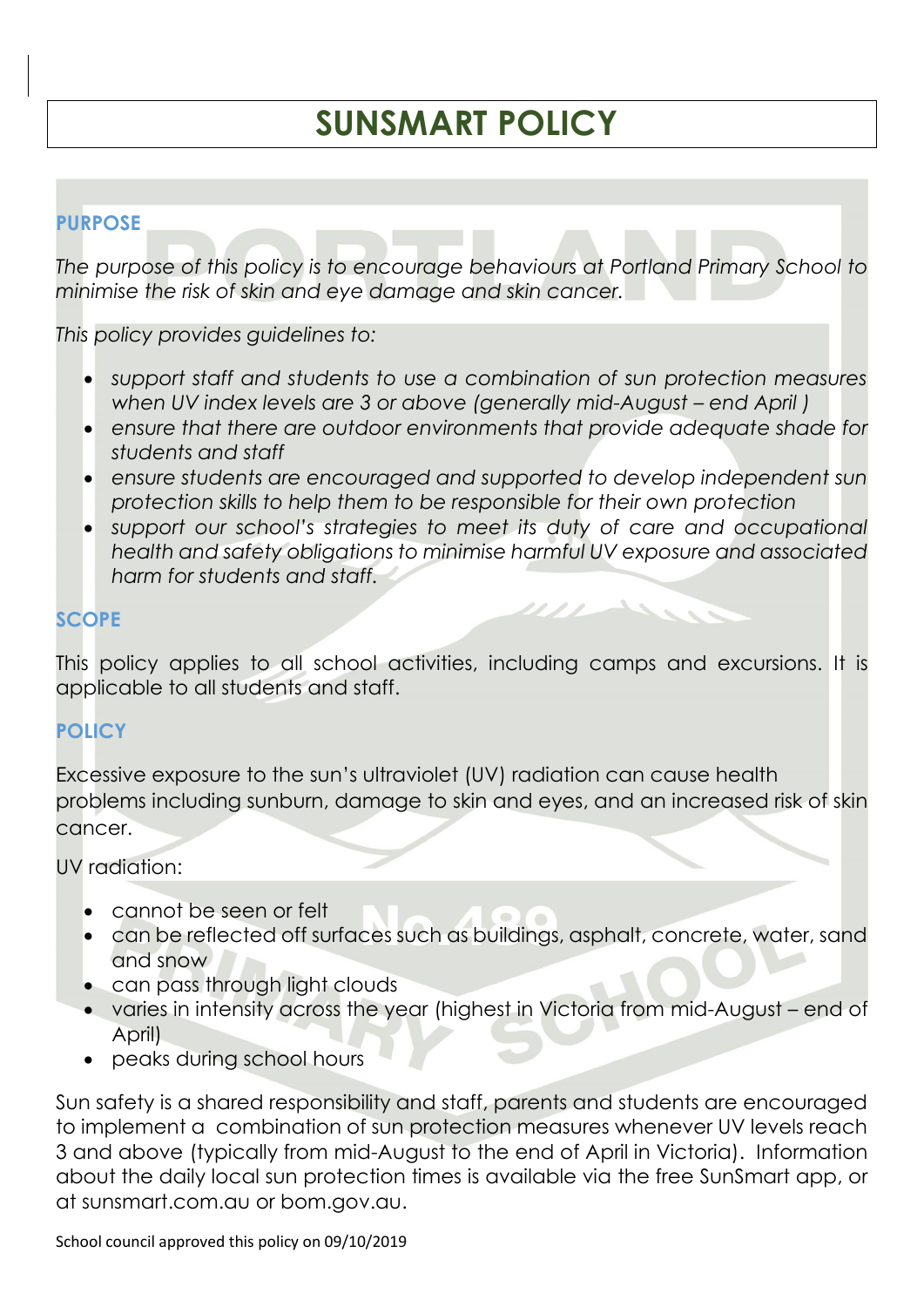Portland Primary School has the following measures in place to help reduce the risk of excessive UV sun exposure for staff and students.

#### **Shade**

Portland Primary School will provide sufficient options for shelter and trees to provide shade on school grounds, particularly in places such as:

- Verandas around school
- Seating in front of the canteen
- Shade covered play ground
- Sand Pit

When building works or grounds maintenance is conducted at Portland Primary School that may impact on the level of shading available to staff and students, a review of the shaded areas available will be conducted and further shading installed as appropriate.

#### **Sun protective uniform/clothing**

Portland Primary School requires that from Mid-August to end of April, and whenever UV levels reach 3 and above, students come to school wearing sun-protective clothing such as:

- School Polo shirts with a collar and/or high necklines
- Long sleeves rugby
- Bucket hats
- Rash vests or t-shirts encouraged for outdoor swimming activities at parents

Portland Primary School uniform and dress code includes sun-protective clothing, including:

- loose, cool, closely-woven fabric
- shirts with a collar and/or high necklines
- tops with elbow length or long sleeves
- longer style shorts and skirts

From mid-August (exact date to be set by the school annually) to end of April, all students **must** wear a sun protective hat that shades the face, neck and ears for all outdoor activities. Hats may also be worn for all outdoor activities outside of the August to April time period, by parent or student choice.

 $\bigcirc$ 

Staff and students are encouraged to wear hat styles that protect the face, neck and ears when outdoors, for example broad-brimmed, legionnaire or bucket.

Students are required to wear a school hat or another hat style that protects the face, neck and ears when outdoors, for example broad-brimmed, legionnaire or